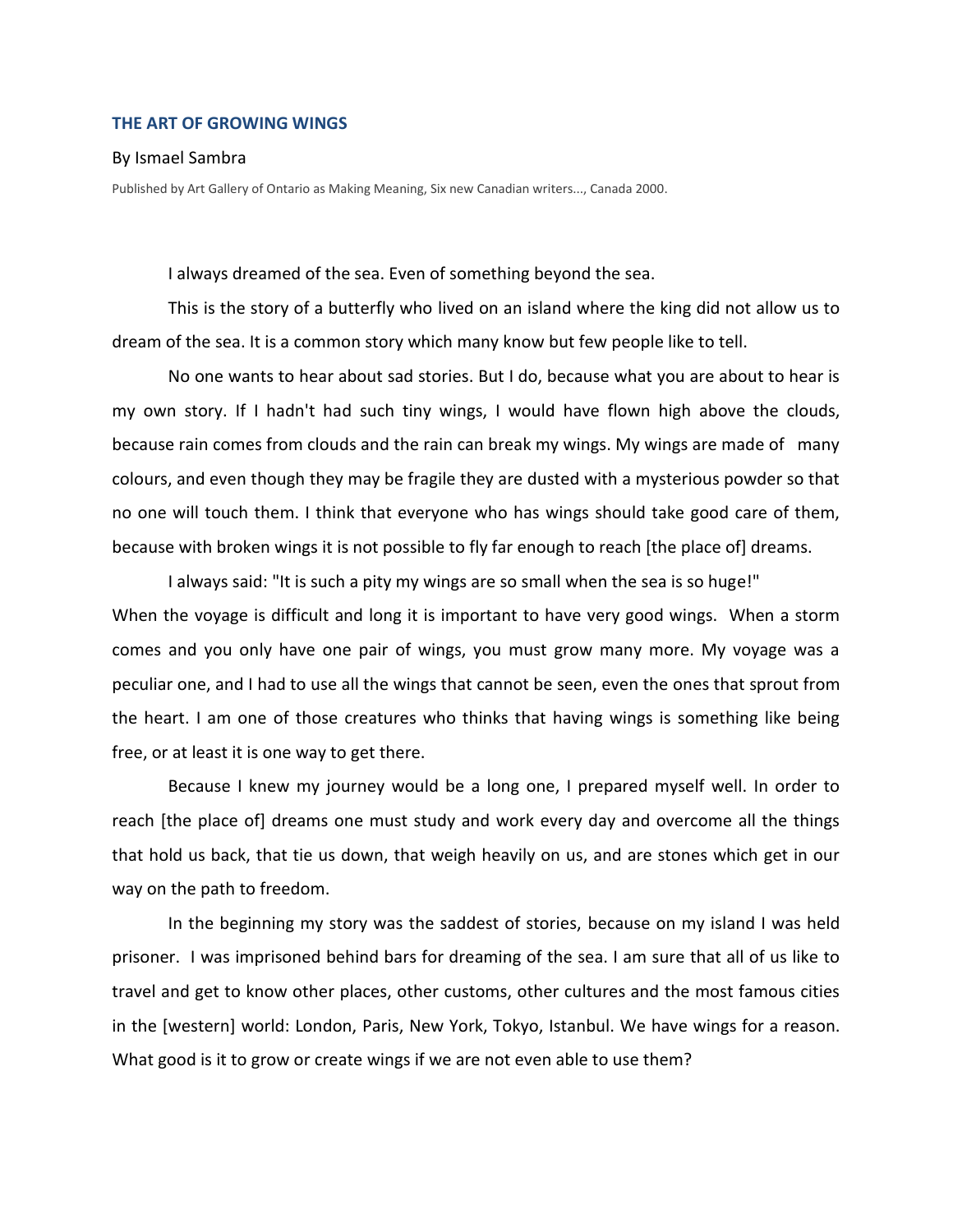I really suffered when I was behind bars because of my wings: they yearned to fly. And do you know how I managed with this? Can you guess why I did not perish? Or exactly how I was able to escape?

Well, here is the secret: the more I was punished when they were trying to break my will, the more I dreamt of the sea. I would imagine that I was on a beach watching the waves of the sea wash back and forth. I would imagine the wind pushing a little sailboat far away, and I swear I even managed to smell the perfume of salt in the air, which is the perfume carried by waves when they break on the sand. And so I was able to resist so much suffering. That is why even when I was behind bars, I felt free; because thoughts have wings, and no king is able to keep thoughts behind bars. This is where the king actually made a big mistake, because he wanted all thoughts to be the same colour: red. And this is really like cutting off someone's wings. Flowers love their colours and live through them, and I live through flowers. Remember this: where an idea is born a flower blooms with it, and where there are wings there is always love.

That is why the king did not want anyone to leave the island, Cuba--that is the name of my island-- because he wanted no one to discover the truth; but I always dreamed of the sea, even further than the sea, because to me this word means discovery, knowledge, togetherness and friendship. After wings, the most perfect creation is the sea. I knew this, and behind bars I wrote down my dreams every day without the king's soldiers seeing me. I painted the sea, a sea that was sometimes blue like my wings, and sometimes grey like a dull mirror, which is the colour of imprisonment. That is how it feels to be locked up just for dreaming of the sea.

I really don't know how it happened. I think that without realising it I escaped through that same sea of many different waters that I had dreamed about and painted. Dreaming is like flying. It looks like I entered one of my seas and I came out of this painted sea here in front of you on the door The Salon at the Art Gellery of Ontario, where excellent painters are gathered. I did not know this because the king of my island, who is called Tyrant, says the sea is simply not allowed. This Salon is filled with ancient stories, and with artists who loved to create wings with their brushes, wings that

exist in every painting even though some people cannot see them.